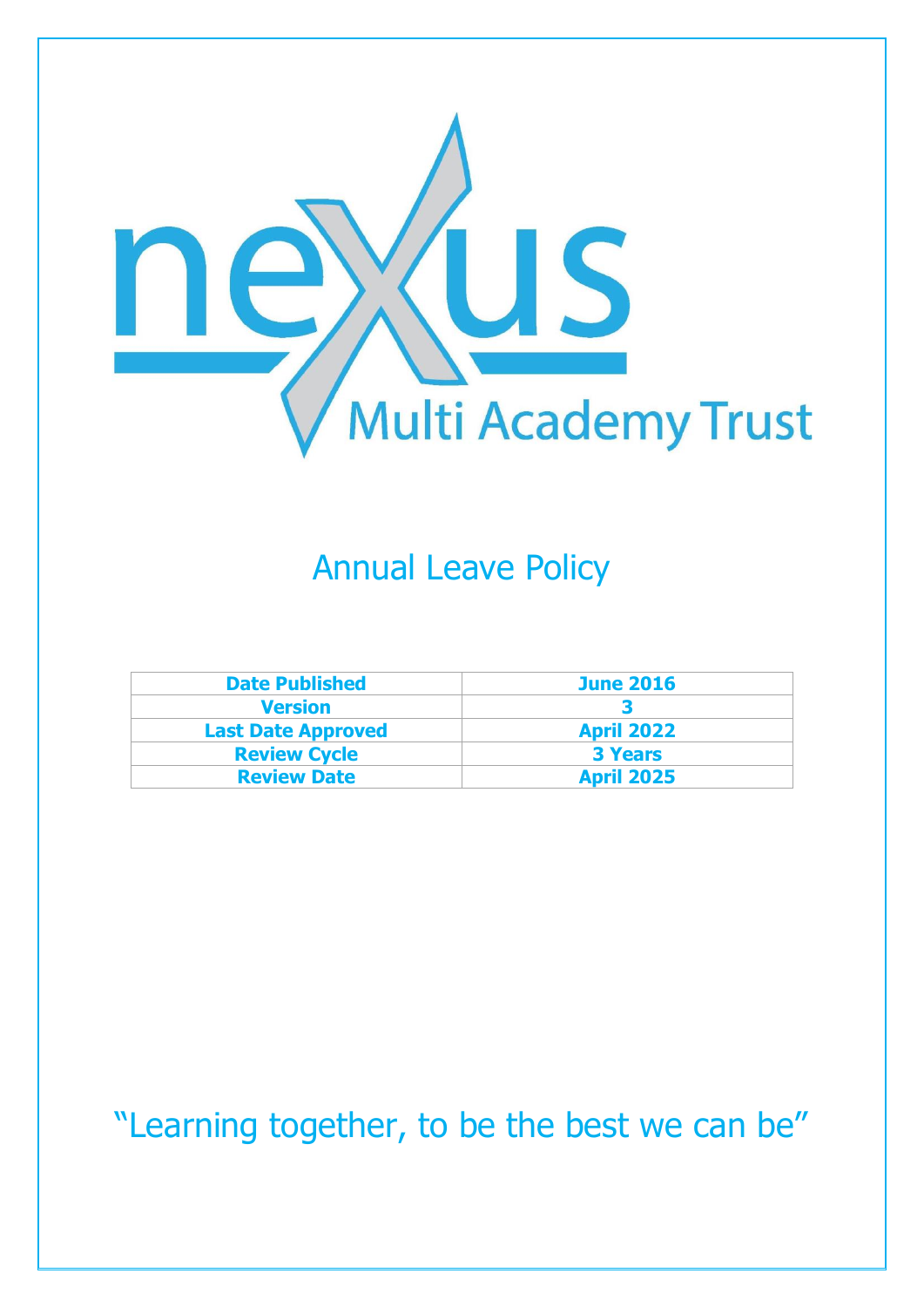

## 1. Scope

- 1.1.This policy document applies to all non-teaching staff employed by the Trust who are **not employed on a term time only basis,** with pay bands relating to the Local Government Single Status grading structure.
- 1.2.This policy is **not** applicable to staff (including teachers and TAs) who are employed on a term time basis.

## 2. Entitlements

2.1. The leave period runs from 1st January to 31st December. The annual leave entitlement (pro rata for part-timers):

|                                                | Leave | <b>After 5 Years</b> |
|------------------------------------------------|-------|----------------------|
| <b>Designated Executive</b><br><b>Officers</b> | 31    |                      |
| NJC points 36 and above                        | 29    | 32                   |
| NJC points 24 to 36                            | 26    |                      |
| NJC points 23 and below                        | 22    |                      |

- 2.2.All leave entitlements for part-time employees are pro-rata to contractual hours in accordance with Nexus MAT conditions.
- 2.3.An additional 3 days' concessionary leave (FTE) are also granted to employees pro rata, and should be added to the leave sheets accordingly.
- 2.4. Annual, statutory and concessionary entitlements are based on the number of hours an employee works. General practice across the Trust is to express annual leave for part time staff in hours, the easiest way to calculate this is as follows:

| Standard entitlement | Contracted hours per week                      |
|----------------------|------------------------------------------------|
| in days              | 37.00 (total hours in a standard working week) |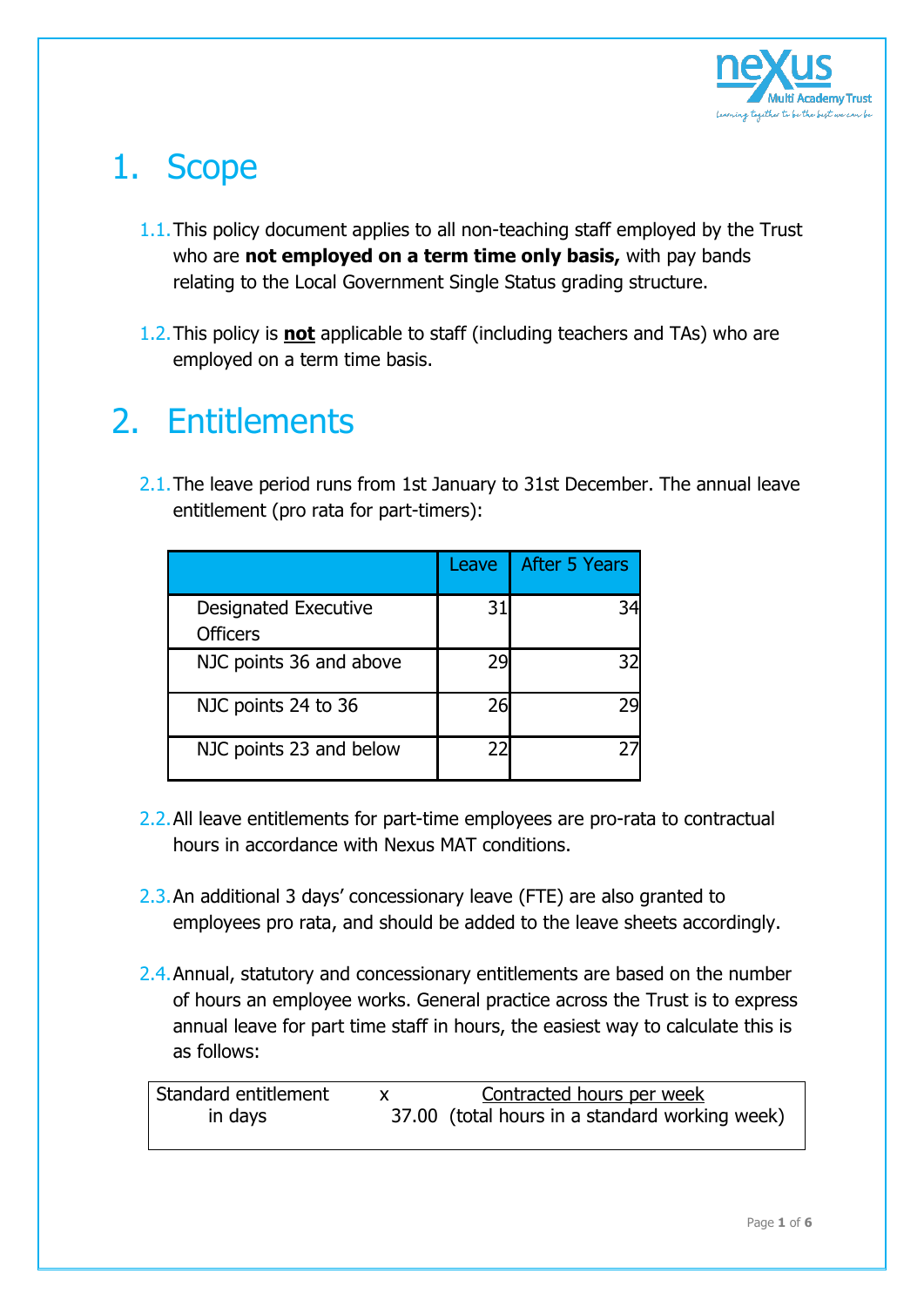

- 2.5.During the first 6 months of service, leave entitlement should be proportionate to the number of completed months of service. Employees may use their minimum leave entitlement during this period. For example, an employee in their first month of service should not, under normal circumstances, exceed 1/12 of their annual leave entitlement. Requests for leave above the accrued entitlement during the first 6 months of service may be discussed with the Line Manager.
- 2.6.A new starter must be scheduled to work all the 'working days' in their first calendar month to accrue leave for that month. E.g. if a new starter's contract is due to begin on Tuesday 2nd January, they would be entitled to 12 months' leave entitlement because they will have attended work on all the scheduled working days in January. If their contract was due to start on 3rd January 2013, that month would not be included in the calculation of leave.

## 3. Changes

- 3.1.With regard to annual leave and bank holiday allowance, the key factor is the number of 'complete' months worked. A complete month is when an employee has been employed in that role for every available working day of the month.
- 3.2.Changes such as temporary or permanent promotions to another grade (and therefore a change in annual leave entitlement) and changes to contractual hours are treated in a similar manner to the above.
- 3.3.When an employee has a change in contract part-way through the month, the 'new' annual leave entitlement is accrued from the start of the following calendar month. Annual leave entitlement for the current month is based on the original contractual hours.
- 3.4.When an employee has a change in contractual hours part-way through the year, their leave entitlement must be re-calculated to reflect the change in hours. It is recommended that for clarity, the leave entitlements should be converted into hours when dealing with such changes.

### 4. Leavers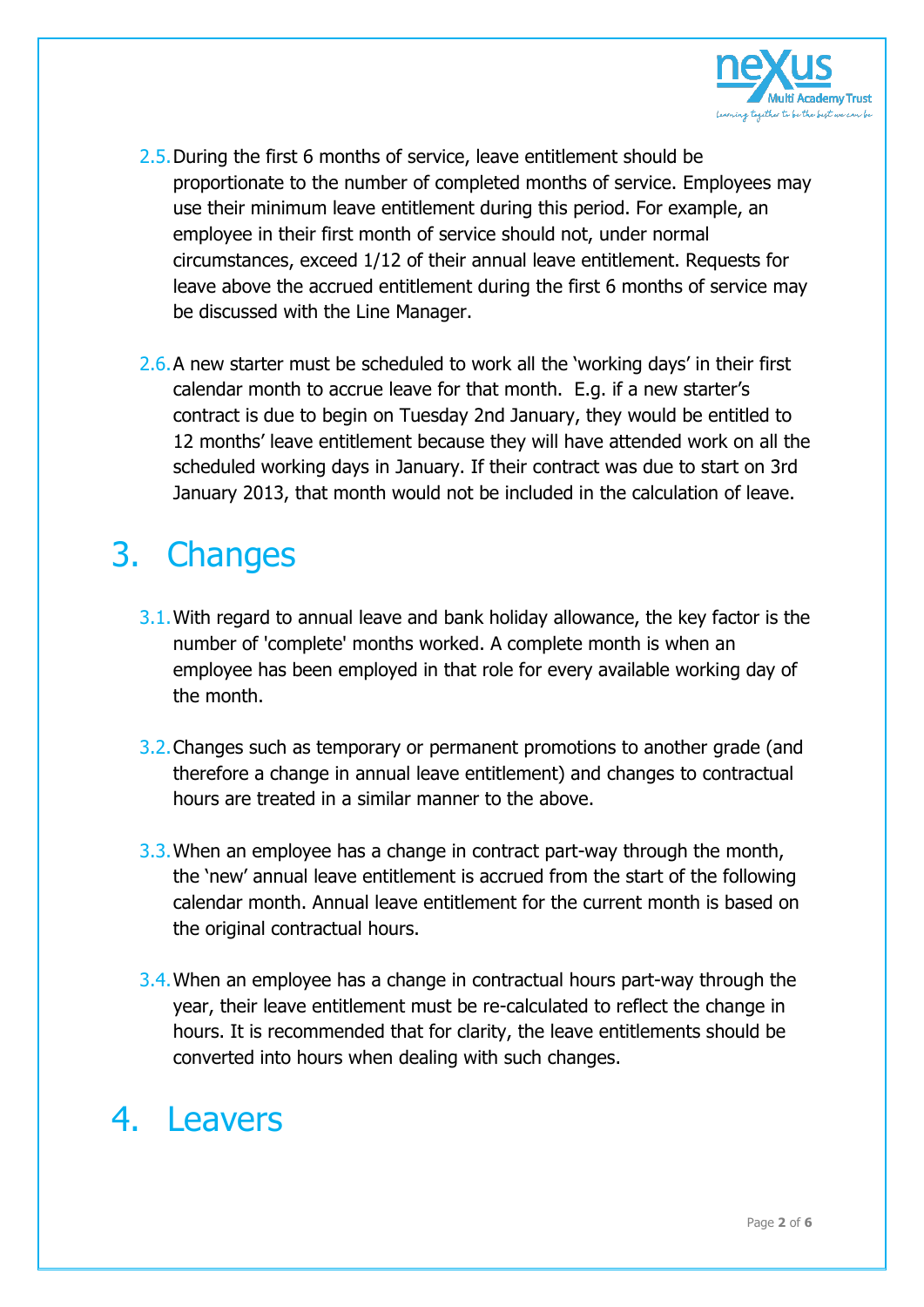

- 4.1. If an employee leaves employment during the year they are entitled to leave proportionate to the number of completed months of service during the year. A complete month is when an employee has been employed in that role for every available working day of that month. Any leave taken in excess of the pro-rata calculated entitlement will be deducted from the employee's final salary/wage.
- 4.2.To calculate to pro-rata entitlement, take the employee's yearly leave entitlement and multiply by the number of completed months. Divide this by 12 to establish the pro-rata entitlement.

#### 5. Long service

5.1.An employee accrues additional days of paid leave once they have completed 5 years of continuous service in local government or for the Trust. If the individual qualifies for additional leave part way through a leave year, then additional leave will be pro-rated for the remainder of the leave year. The additional leave will be expressed in whole days, rounded down, where necessary.

### 6. Carry Forward/bring forward

- 6.1.Wherever possible, employees should take their entire allocation of annual leave by 31st August each year. However, if employees are unable to use their full entitlement, for example due to work priorities and therefore have annual leave outstanding or they wish to save some days for the following year, up to 5 days (pro-rata for part-time employees, i.e. one contractual week) may be carried forward to the following leave year.
- 6.2.Similarly, the Trust recognises that personal circumstances may arise when it would be appropriate to bring forward some annual leave from the following year. In such circumstances up to 5 days' annual leave (again, pro-rata for part-time employees) may be brought forward from the following year's entitlement.
- 6.3.All leave requests including those for extended annual leave i.e. longer than two weeks, must be authorised by the Line Manager.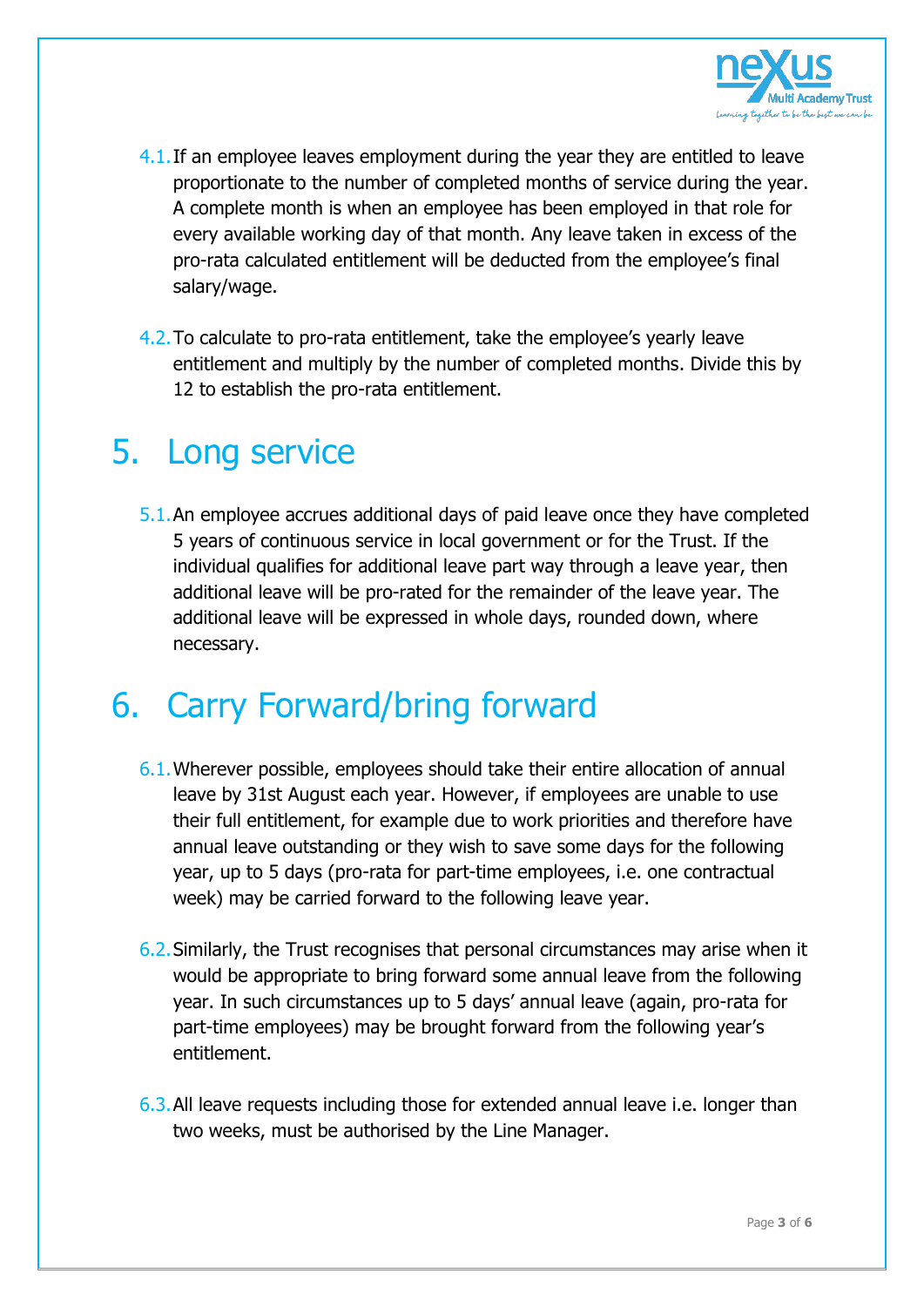

- 6.4.In order to minimise any impact on schools and/or the business of the Trust, managers need to plan for any absence with employees, so any requests to either carry over or bring forward annual leave should be discussed and agreed with line managers in advance.
- 6.5.Employees on Special Leave at the time the holiday year comes to an end will lose any outstanding annual leave entitlement.
- 6.6.Employees unable to return to work due to long term absence at the time the holiday year comes to an end can carry forward a maximum of four weeks leave, pro-rata for part-time employees. In such circumstances it is normal for this carry over to be used to facilitate a phased return to work.

# 7. Casual employees

- 7.1.Under the Working Time Regulations, casual employees accrue statutory leave on a monthly basis in advance (qualifying immediately). Employees accrue leave at the rate of 1/12 of the annual entitlement in advance on the first day of each month of employment. The annual entitlement of statutory leave is 5.6 weeks. For a full-time employee working 5 days a week, this equates to 28 days. For a part-timer working 2.50 days a week, this equates to 14 days.
- 7.2.With regard to determining the pro-rata leave entitlement in cases where the employee is working variable hours, an average of the previous 12 weeks should be applied. If the 12 weeks include weeks where no work was undertaken, the hours from the previous week should be added in, to bring the total up to 12. The same calculation is also used to determine the holiday pay.
- 7.3.If the worker has not yet completed 12 weeks of employment, as will be the case with most casual workers, the entitlement is calculated by dividing the number of hours worked in the period by the number of weeks in the period.

### 8. Bank holidays

8.1.The 8 Bank Holidays (Statutory), pro-rata for part-time employees, are listed below: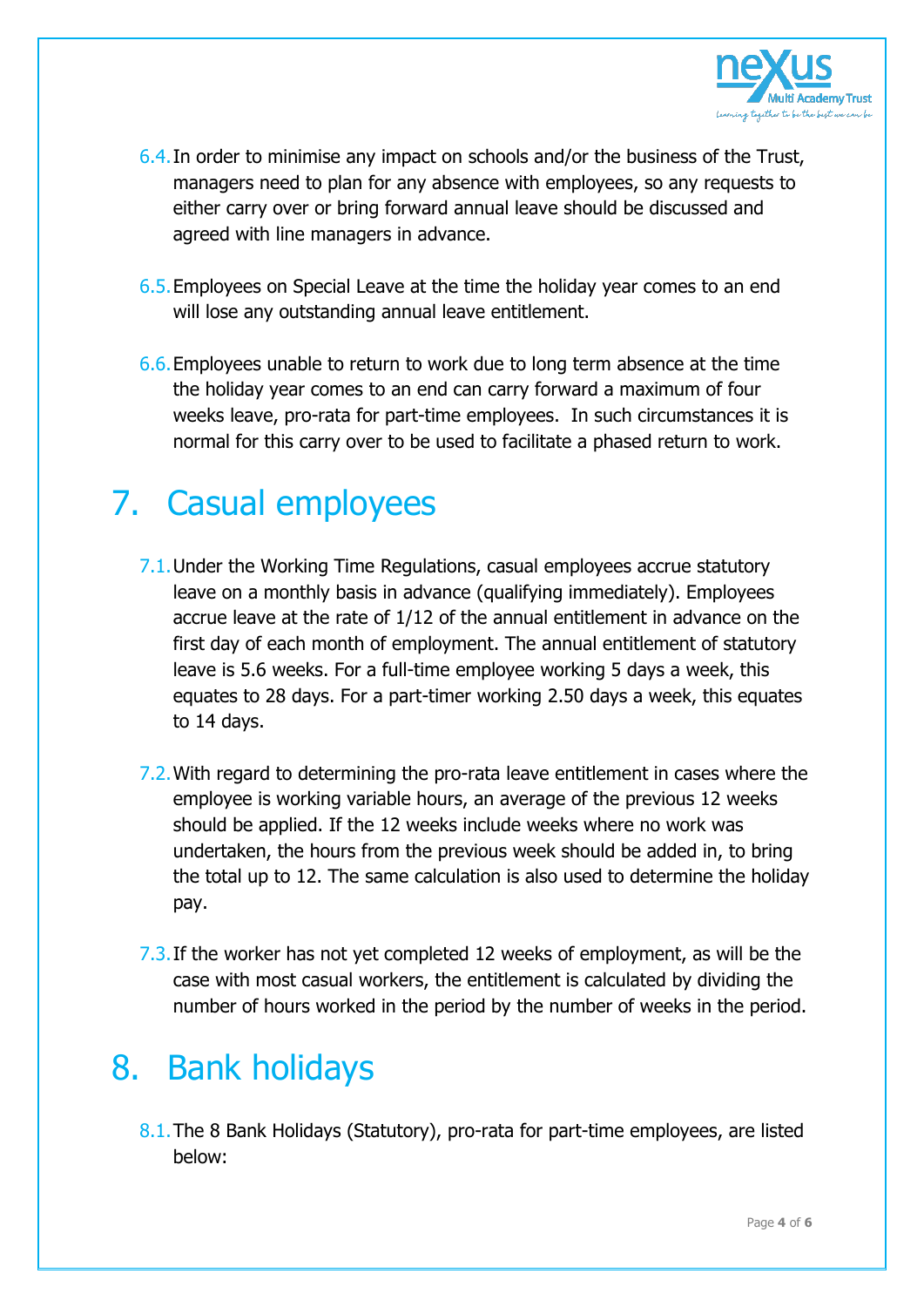

- New Years' Day
- **Good Friday**
- **Easter Monday**
- The first Monday in May
- $\blacksquare$  The last Monday in May
- The last Monday in August
- **Christmas Day**
- Boxing Day
- 8.2. Unlike annual leave, statutory leave is not subject to the pro-rata calculation for employees leaving or joining the Trust partway through the leave year. Employees are only entitled to the statutory leave days that fall within their period of working.
- 8.3. The calculation for part time employees is the same as for annual leave but consideration must also be given to the employee's working pattern when applying the entitlement.
- 8.4.There are several ways of addressing statutory leave for part-time employees but it is arguably simpler to deal with each as they occur rather than calculating their whole entitlement at the beginning of the year (though this is an alternative option). This allows for officers starting or leaving, or who may reduce or increase their hours during the leave year.
- 8.5.The 8 Bank Holidays are pro-rata for part-time employees. For each statutory day the employee is entitled to a proportion of 7.4 hours (the standard day).
- 8.6.Where, because of the working pattern, the statutory holiday falls on a nonworking day for the employee, two options are available:
	- The pro-rata entitlement could be added to their annual leave entitlement, OR;
	- The pro-rata entitlement could be taken as time off on a day which they would normally be due to work. In such cases it may be necessary to "top-up" the pro-rata entitlement with annual leave to bring the entitlement to the normal working hours for that day.
- 8.7.Where, because of the working pattern, the statutory holiday falls on a day which they would normally work the pro-rata entitlement may be less than